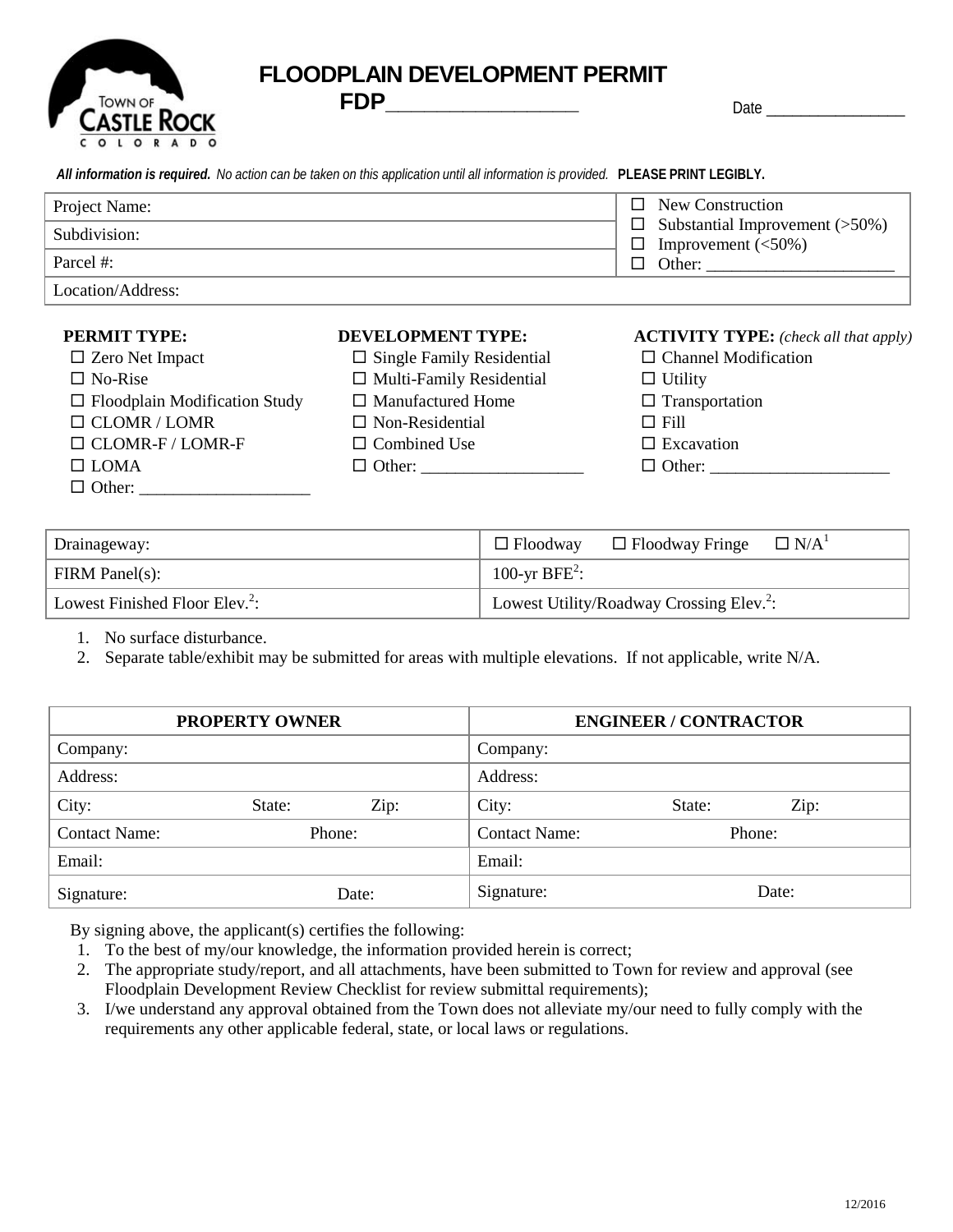### **PERMIT APPROVAL (Town Use Only)**

| <b>Permit Approved:</b> $\Box$ Yes $\Box$ No <b>Date:</b>                                                                                 |                                                                                                                     | $\mathbf{By:}$ |                   |  |  |
|-------------------------------------------------------------------------------------------------------------------------------------------|---------------------------------------------------------------------------------------------------------------------|----------------|-------------------|--|--|
| $\Box$ Modification (Regulatory) FEMA Case #: $\Box$<br>$\Box$ Encroachment (no hydraulic impact)<br>$\Box$ Modification (Non-Regulatory) |                                                                                                                     |                |                   |  |  |
|                                                                                                                                           | <b>Outside Consultant Review Fee:</b> Actual Cost + $$25 = $$ ________________ (to be collected at permit issuance) |                |                   |  |  |
| <b>REQUIRED FOR:</b>                                                                                                                      |                                                                                                                     |                |                   |  |  |
| $\Box$ CD Approval $\Box$ Construction Permit $\Box$ Building Permit $\Box$ GESC Permit $\Box$ Other:                                     |                                                                                                                     |                |                   |  |  |
|                                                                                                                                           |                                                                                                                     |                |                   |  |  |
| <b>COMPLIANCE</b>                                                                                                                         | PRE-CONSTRUCTION                                                                                                    |                | POST-CONSTRUCTION |  |  |

| Min. 2' Freeboard                | $\Box$ Required $\Box$ Submitted $\Box$ Approved |                 | $\Box$ Required $\Box$ Submitted $\Box$ Approved |  |
|----------------------------------|--------------------------------------------------|-----------------|--------------------------------------------------|--|
| <b>No-Rise Certificate</b>       | $\Box$ Required $\Box$ Submitted $\Box$ Approved |                 | $\Box$ Required $\Box$ Submitted $\Box$ Approved |  |
| <b>Elevation Certificate</b>     | $\Box$ Required $\Box$ Submitted $\Box$ Approved |                 | $\Box$ Required $\Box$ Submitted $\Box$ Approved |  |
| <b>Floodproofing Certificate</b> | $\Box$ Required $\Box$ Submitted $\Box$ Approved |                 | $\Box$ Required $\Box$ Submitted $\Box$ Approved |  |
| Fill Certificate                 | $\Box$ Required $\Box$ Submitted                 | $\Box$ Approved | $\Box$ Required $\Box$ Submitted $\Box$ Approved |  |
| Other:                           | $\Box$ Required $\Box$ Submitted                 | $\Box$ Approved | $\Box$ Required $\Box$ Submitted $\Box$ Approved |  |

#### **COMMENTS**

| <b>ENVIRONMENTAL PERMITTING</b>   | <b>COMPLIANCE</b>           |  |  |
|-----------------------------------|-----------------------------|--|--|
| <b>US Army Corps of Engineers</b> | $\Box$ Submitted $\Box$ N/A |  |  |
| US Fish & Wildlife Service        | $\Box$ Submitted $\Box$ N/A |  |  |
| Other:                            | $\Box$ Submitted $\Box$ N/A |  |  |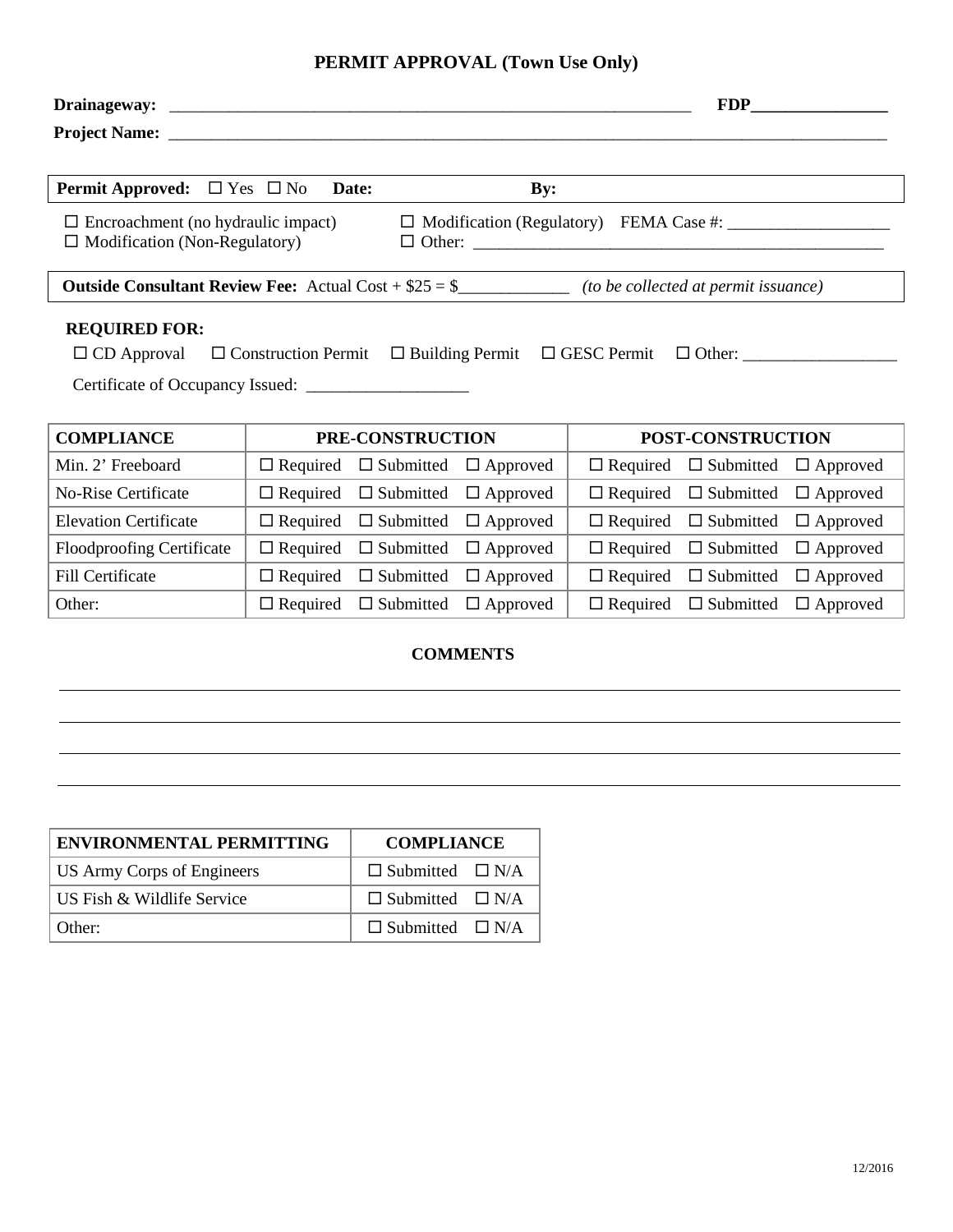



## **Floodplain Development Review Checklist**

#### **Acronyms:**

BFE: Base Flood Elevation LOMR: Letter of Map Revision CLOMR: Conditional Letter of Map Revision SFHA: Special Flood Hazard Area FDR: Floodplain Development Review (defined by FEMA) FHAD: Flood Hazard Area Delineation (defined by Town study) USACE: U.S. Army Corps of Engineers FMS: Floodplain Modification Study entitled and Millen Service USFWS: U.S. Fish and Wildlife Service

#### **FDR Types:**

- Zero Net Impact: No permanent surface disturbance
- $\Box$  No-Rise: Surface disturbance with no hydraulic impacts
- FMS: Floodway or Floodway Fringe encroachment, not triggering CLOMR
- $\Box$  CLOMR: Floodway encroachment with hydraulic impacts
	- LOMR: Floodway or Floodway Fringe encroachment with hydraulic impacts (post-construction)

### **Floodplain Encroachment**

- $\Box$  Zero Net Impact
- $\Box$  No-Rise Certification

| <b>Included</b> | N/A | <b>Memo Outline</b>                                                     |
|-----------------|-----|-------------------------------------------------------------------------|
|                 |     | Site Location & Description                                             |
|                 |     | Identification & Discussion of Drainageway Master Plan, FHAD and/or FIS |
|                 |     | <b>Hydrologic Analysis</b>                                              |
|                 |     | <b>Hydraulic Analysis</b>                                               |
|                 |     | Description of Potential Impacts to Other Properties                    |
|                 |     | Construction Drawings with Floodplain Delineation                       |
|                 |     | HEC-RAS Model(s)                                                        |

### **Floodplain Modification (Non-Regulatory)** - Town FHAD

 $\Box$ FMS

| <b>Included</b> | N/A | <b>Report Outline</b>                                                   |
|-----------------|-----|-------------------------------------------------------------------------|
|                 |     | Site Location & Description                                             |
|                 |     | Drainage Basin Description(s)                                           |
|                 |     | Identification & Discussion of Drainageway Master Plan, FHAD and/or FIS |
|                 |     | <b>Hydrologic Analysis</b>                                              |
|                 |     | <b>Hydraulic Analysis</b>                                               |
|                 |     | <b>Characteristics of Proposed Channel</b>                              |
|                 |     | Identification, Discussion & Basis for all Input Parameters             |
|                 |     | Discussion of Results / Conclusions                                     |
|                 |     | Description of Potential Impacts to Other Properties                    |